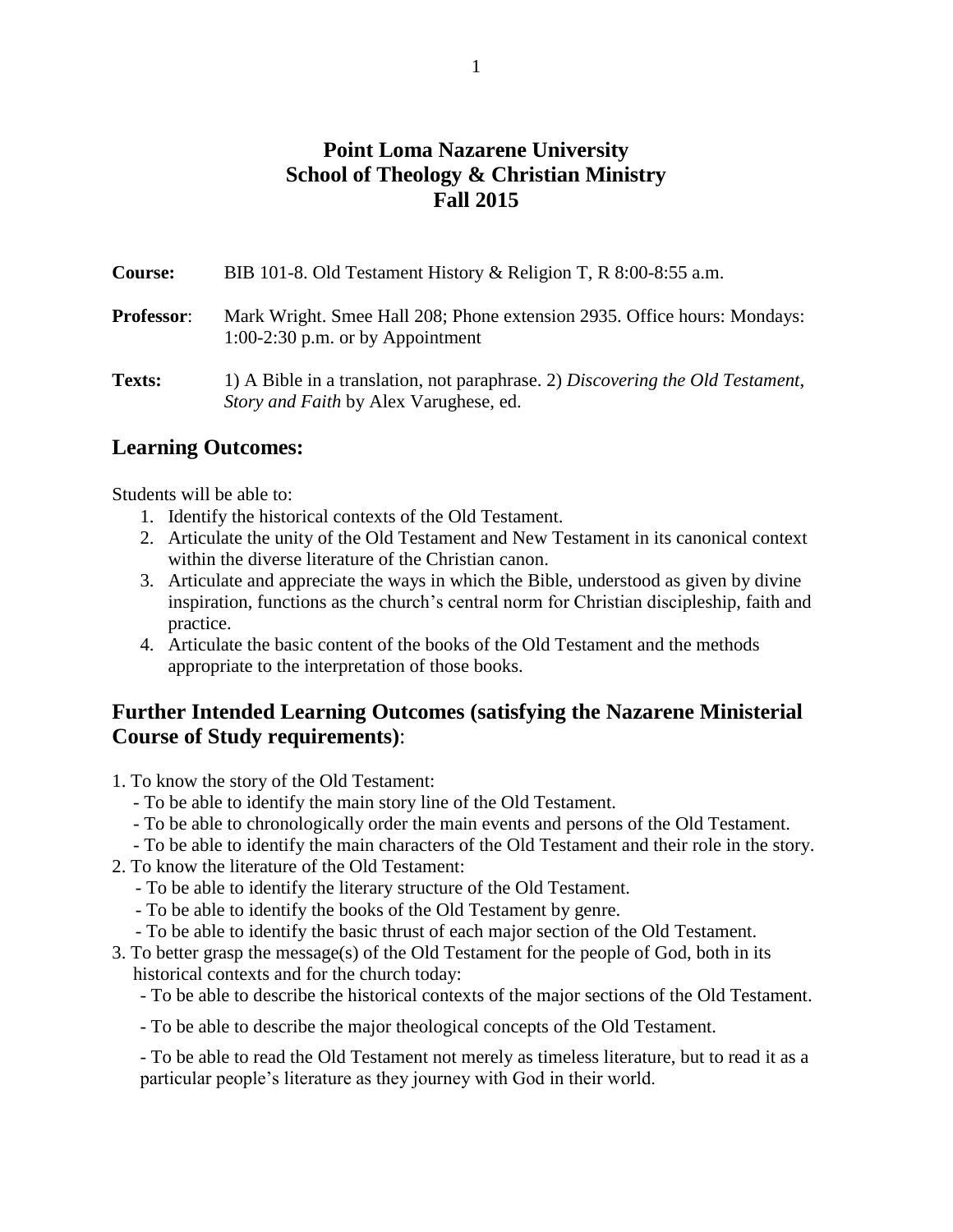- To be able to engage the theology of the Old Testament with contemporary contexts.

4. To gain insight into the formation of the Old Testament: - To be able to articulate one's understanding of inspiration with an awareness of the issues involved.

- To be able to describe (to some degree) the process by which the Old Testament came into being.

5. To begin to develop the ability to faithfully exegete a passage of Scripture

- To be able to identify the steps of historical, literary, and theological analysis used in exegesis.

- To be able to practice the process of faithful exegesis so that one might lead a Bible study.

*(This course is one of the components of the General Education Program at Point Loma Nazarene University, under the category of "Responding to the Sacred." By including this course in a common educational experience for undergraduates, the faculty supports the study of Scripture and Christian heritage as foundational in the pursuit of knowledge and the development of personal values.)*

### **Inclusive language**:

The School of Theology and Christian Ministry has adopted the following statement: The School of Theology and Christian Ministry is committed to the equality of women and men. Recognizing that people have often used the English language in ways that imply the exclusion or inferiority of women, the department urges students, faculty and staff to avoid sexist language in public discourse, in classroom discussion, and in their writings.

#### **Academic accommodations**:

While all students are expected to meet the minimum standards for completion of this course as established by the instructor, students with disabilities may require academic accommodations. At Point Loma Nazarene University, these students are requested to file documentation during the first two weeks of the semester with the Academic Support Center (ASC), located in the Bond Academic Center. This policy assists the University in its commitment to full compliance with Section 504 of the Rehabilitation Act and the Americans with Disabilities Act. Section 504 (a) prohibits discrimination against students with special needs and guarantees all qualified students equal access to and benefits of PLNU programs and activities. Once the student files documentation, the ASC will contact the student's instructors and provide written recommendations for reasonable and appropriate accommodations to meet the individual learning needs of the student.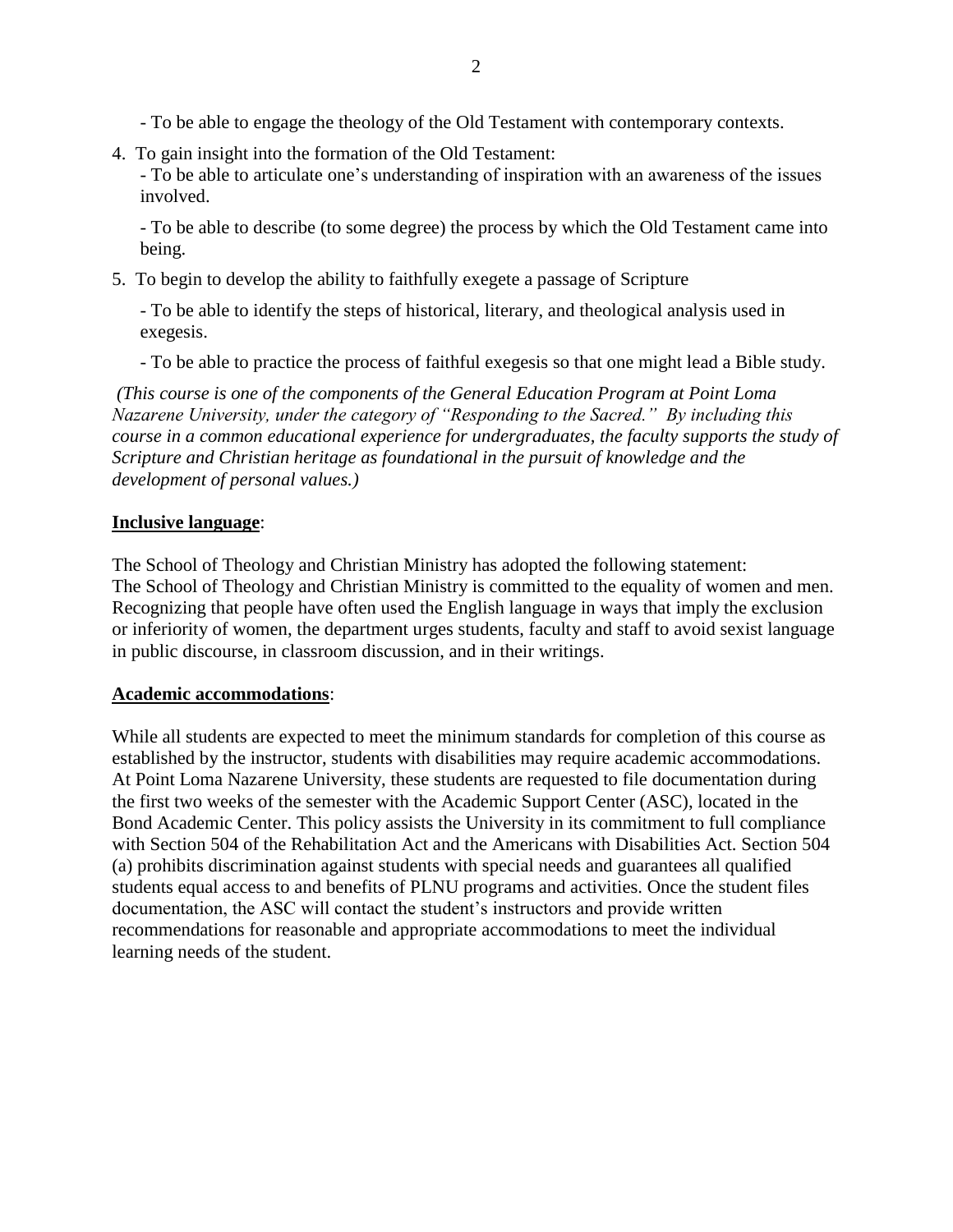#### **General Education Statement:**

This course is one of the components of the General Education Program at Point Loma Nazarene University, under the category of "Seeking Cultural Perspectives." By including this course in a common educational experience for undergraduates, the faculty supports a survey of human endeavors from a historical, cultural, linguistic, and philosophical perspective, including developing critical appreciation of human expression--both artistic and literary.

### **Attendance:**

It is important that you show up for each and every class. If a student misses 10% of class sessions (4 for a class that meets 3 times per week; 3 for a class that meets twice per week), that student will be sent a de-enrollment warning. When the student misses 20% of the class sessions, the student will be de-enrolled.

### **Course Requirements:**

- **1)** Consistent class attendance and participation.
- **2)** Careful and disciplined reading of assigned texts.
- **3)** Mid-Term and Final exams to be taken as scheduled on course calendar.
- **4)** One Old Testament Exegetical Paper
- **5)** Participation in Food Distribution or Bread of Life Ministry and reflection paper/Isaiah passage.

### **Grades will be based as follows**:

*Mid-Term and Final: 200 points total*

- *Exegesis of an Old Testament Passage (5-6 pages in length). You may select your own passage but it must be approved by the professor: 100 points total*
- *One Participation in Food Distribution with Mid-City Church of the Nazarene with Reflection Paper (3-4 pages in length): 50 points total*

**Or** 

*One Participation in Salvation Army Bread of Life ministry: Tuesday Nights, 6-7:30 p.m. with Reflection Paper (3-4 pages in length): 50 points total*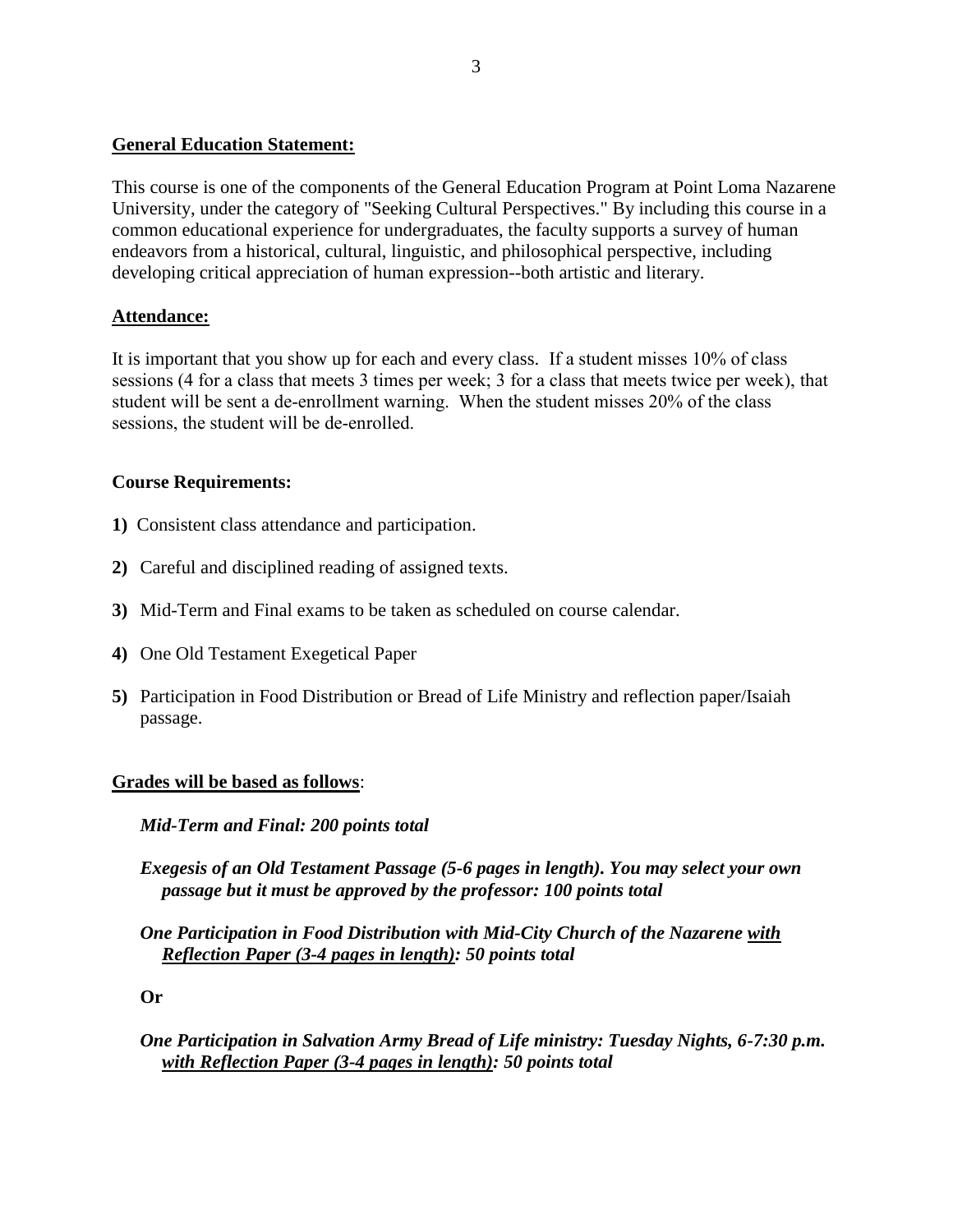**\*The Reflection Paper is to be written about your experience of participation in the Works of Mercy while also considering the theology of Isaiah 58:1-14. The call of God to the people of God is to follow God into the heart of a world that is suffering. Consider how the theology of Isaiah challenges religious practice which excludes the call to share another's burden.** 

### **CONSULT COURSE SCHEDULE FOR ASSIGNMENT DUE DATES**

#### **Mid-City Church of the Nazarene Address:**

*4101 University Avenue, San Diego, Ca. 92105*

#### **Distribution Times:**

*Saturday Morning (8:00-9:45 a.m.), Tuesday Afternoon (2:00-3:45 p.m.), Thursday Morning (8:00-9:45 a.m.)* 

**Salvation Army Address:**

**825 7th Street, San Diego, Ca. 92101**

#### **Extra Credit:**

*Two Extra Bread of Life participations with Reflection Papers: 10 points total*

**\* Academic dishonesty will not be tolerated. Please consult the school catalog under the heading of Academic Honesty to learn the professor's intended policy regarding student dishonesty in academic work.**

**Course Calendar and Reading Schedule:**

| Week One         | Introduction                      |
|------------------|-----------------------------------|
|                  | <b>Background and Preparation</b> |
| Week Two         | $DTOT$ (Chs. 1-2)                 |
| Week Three       | $DTOT$ (Chs. 3-4)                 |
|                  | <b>The Pentateuch</b>             |
| <b>Week Four</b> | $DTOT$ (Chs. 5-6)                 |
| <b>Week Five</b> | $DTOT$ (Chs. 7-9)                 |